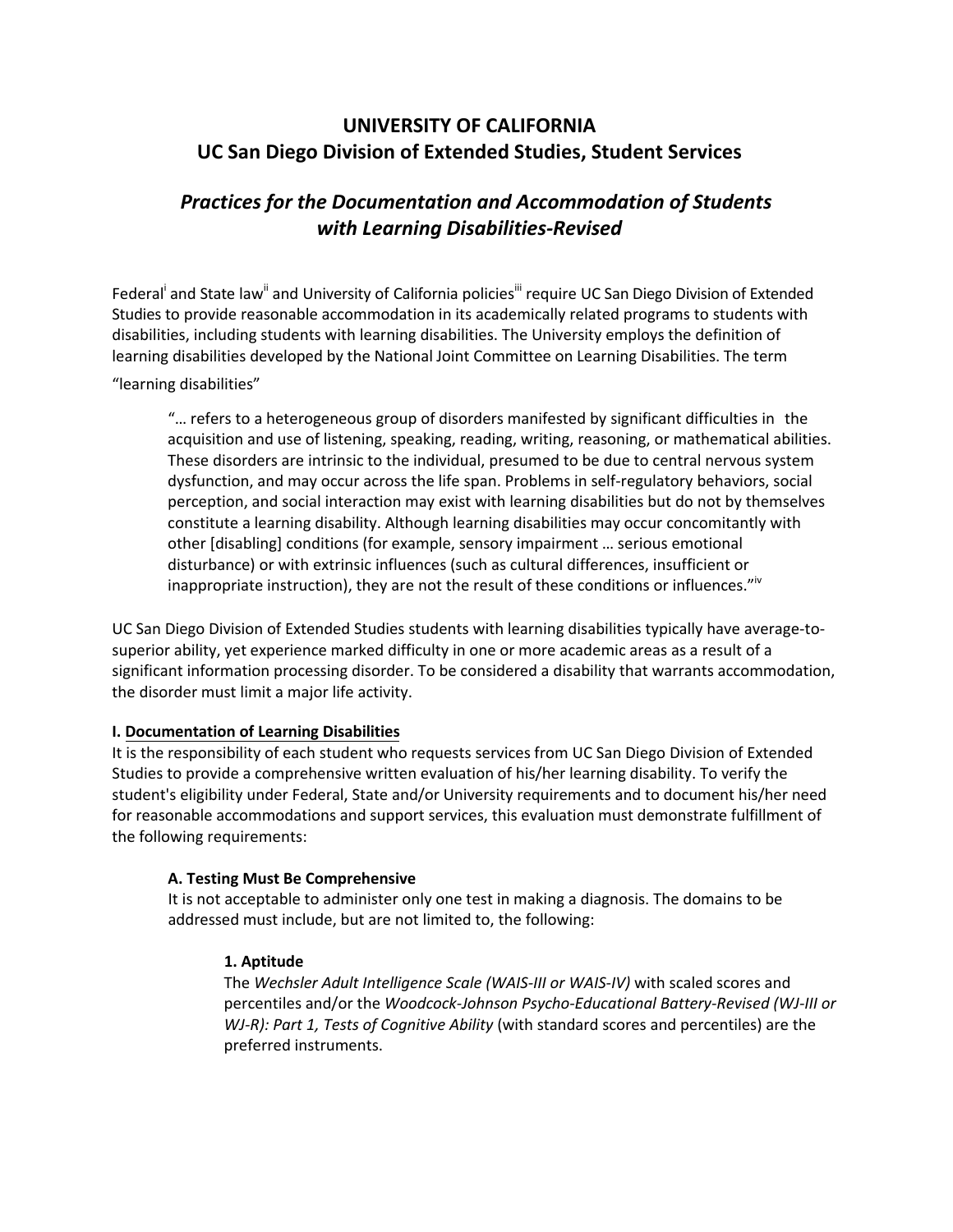#### **2. Achievement**

The student's current levels of functioning in reading, mathematics, and written language must be assessed under timed and untimed conditions as appropriate to corroborate underachievement in specific academic areas.

Acceptable instruments include:

(a) the *Woodcock-Johnson Psycho-Educational Battery: Tests of Achievement* (*WJ-III*) or,

(b) specific achievement tests like the *Nelson-Denny Reading Test*, *Woodcock Reading Mastery Tests-Revised*. (The *Wide Range Achievement Test (WRAT-3)* is not a comprehensive measure of achievement and, therefore, is not suitable by itself.)

Additional formal and informal tests as well as observations may be integrated with the above assessments to assist in determining the presence of a learning disability and differentiating from co-existing disorders.

# **3. Information Processing**

Specific areas of information processing (for example, short- and long-term memory, reasoning, sequential memory, auditory and visual processing, and processing speed) must be assessed. Use of subtests from the *WAIS-III*, *WAIS-IV* and/or the cognitive portion of the *Woodcock-Johnson Psycho-Educational Battery* (*WAIS III*) is acceptable. Additional testing such as the *Wechsler Memory Scale* (*WMS-III* or *WMS-IV*) or the *Learning Efficiency Test-II*, designed to assist in corroborating the existence of processing disorders as identified by the *WAIS-III* or *WAIS-IV,* or the *WJ-III*, *Tests of Cognitive Abilities* is recommended.

# **B. Test Instruments**

The test instruments used to determine eligibility must be statistically valid and reliable, and standardized with age-appropriate norms.

# **C. Test Score Data**

Test score data must be included in the diagnostic reports to document the basis of the diagnosis. Test data must be reported in standard scores and percentiles based on national norms. Additionally, diagnosing professionals are encouraged to report standard scores based on both age and grade norms when available (as they are for the *WJ-III*).

# **D. Testing Must Be Current**

It is in the student's best interest to provide recent and age-appropriate documentation, as this will enable staff to determine the functional limitations requiring reasonable accommodations and support services in the academic setting. The testing should have been conducted during adulthood (18 years or older) or within three years of the student's initial request for disability-related services at the University. Written reports must include the date of testing.

The appropriateness of the most current documentation will be determined by the UC San Diego Division of Extended Studies Student Services Disability Coordinator, or other qualified staff member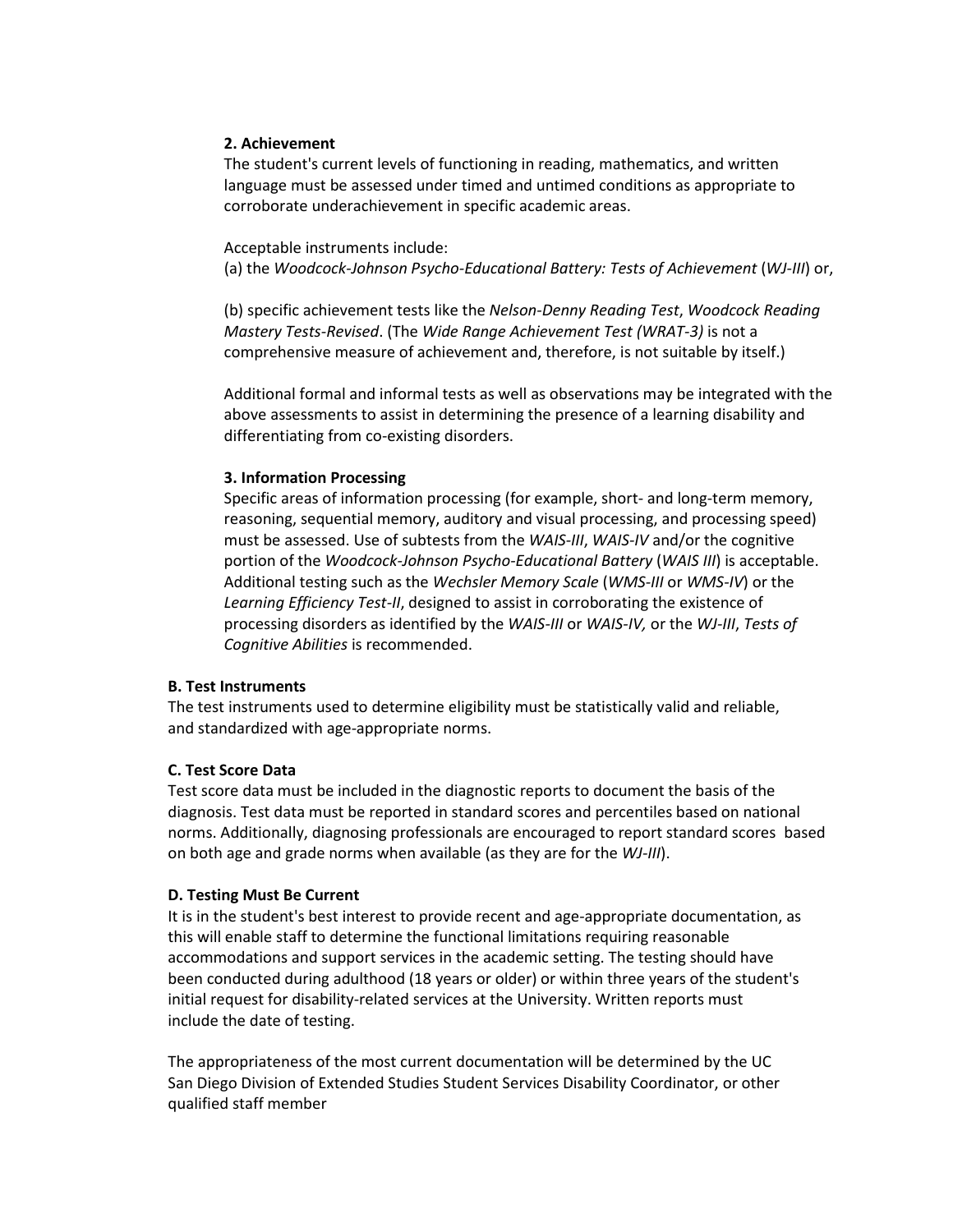designated by UC San Diego Division of Extended Studies Student Services Director. Additional testing may be required to determine the most appropriate accommodation(s).

#### **E. Diagnosing Professionals**

The professional(s) conducting the assessment and rendering diagnoses of specific learning disabilities must be qualified to do so. Qualified professionals include licensed educational psychologists, clinical psychologists, learning disabilities specialists, and speech and language pathologists. These professionals must have expertise in learning disabilities, training in administering the tests used, and be experienced in working with adults. The diagnosing professional's name, title, signature and license number (if applicable) must be included on letterhead stationery.

# **F. Intake History and Presenting Concerns**

A written summary of the student's educational, medical, and family histories and presenting concerns that may relate to learning disabilities must be included in the diagnostic report. This summary should demonstrate that the student's difficulties in acquiring and using various academic skills are not the result of other factors such as sensory impairment, serious emotional disturbance, cultural differences, or insufficient instruction, but, indeed, point to a lifelong history of learning difficulties.

# **G. Written Report**

The reports must describe the testing procedures, the instruments used to assess the individual, and interpretation of the test results related to the behavioral observations and intake history. The diagnosing professional is encouraged to use direct language in the written report, including whether a learning disability is confirmed or ruled out.

Finally, there must be clear and specific evidence and identification of the student's learning disability. Individual learning or processing differences do not, by themselves, constitute a learning disability. The determination of a learning disability is based on:

- (a) an educational history,
- (b) behavioral observations, and
- (c) clearly specified and significant intra-cognitive and cognitive-achievement discrepancies.

To establish eligibility for accommodations under state and federal law, the documentation must show current (See Section D) functional limitations imposed by the learning disability in the academic setting, and evidence that the learning disability limits a major life activity.

# II. **Academic Accommodations and Support Services**

University academic accommodations and support services are not intended to remediate, but are to provide students equal access by reducing the negative impact of their disabilities.

"Remediation" is defined as instruction in basic skills not acquired earlier in the educational process (for example, basic spelling), while "accommodation" refers to the provision of services that ensure equal access to a student with a learning disability (e.g. providing extended examination time for a student who processes information more slowly than other students because of a learning disability).